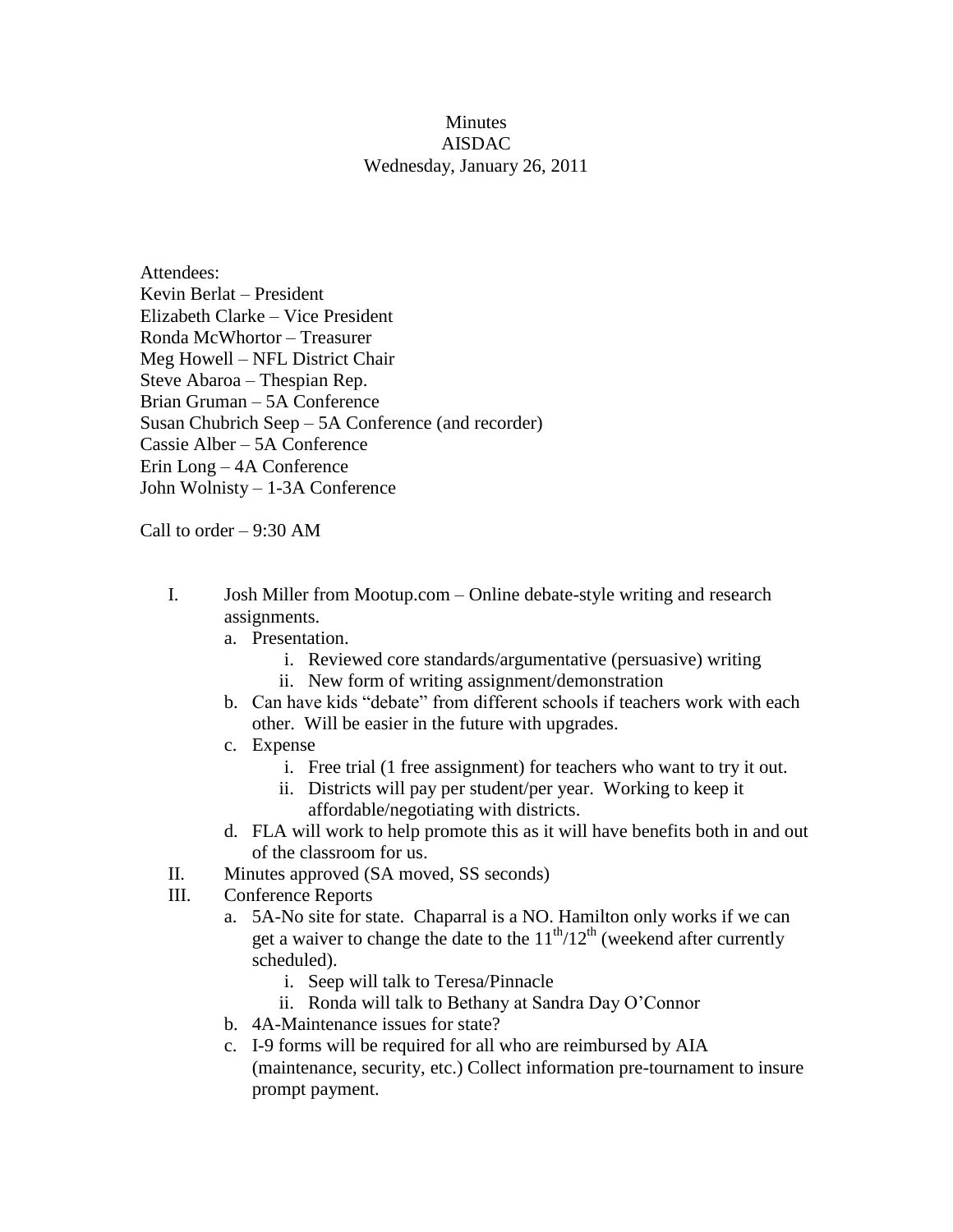- d. 1-3A-Matt Guthrie will write extemp questions that all conferences can use.
- e. AZ Thespians profanity is a district-by-district issue (morality policies). These policies trump state policies. You can turn to district policy to resolve, we want to keep this away from state legislation on this issues. (We do NOT want the State Legislature getting involved in our content). AIA also has rules that cover AIA-sanctioned events.
- f. NFL-do not have an ideal site. Remind teams to enter points.
- g. FLA Treasury handover will be completed today with another trip to Desert Schools.
- IV. New FLA website: [http://azforensics.org](http://azforensics.org/)
	- a. Kevin Berlat created it on Wordpress.
	- b. If it is workable, we can buy for \$17 per year.
	- c. EC moved to accept. CA seconds.
	- d. SA moves to fund annual subscription. SS seconds. (note: domain was purchased on 1/28)
- V. 2010-2011 Calendar Updates
	- a. TPA/CPA is trying to set up a practice day at CPA on the old Mesa weekend.
- VI. Rotating event.
	- a. Keep events for 2 years? Broadcasting has had a great response and it seems to be a shame to move on so quickly.
	- b. New event? There are many possibilities in all genres of Speech.
	- c. Consider-must decide at the April meeting whether to stay with Broadcasting or move on to a new event.
- VII. New Congress rules
	- a. No complaints, working out fine.
	- b. Joy is using these rules as the default settings for tabbing Congress.
- VIII. Notecards in Impromptu
	- a. Working out fine
- IX. PCDS rules for timing Policy
	- a. Working out fine.
- X. Crisis Plan for tournaments
	- a. Need to have an emergency plan for state tournaments (all tournaments, really)
	- b. Plan before each tournament. Who calls 911, where buses will go, etc.
		- i. Meg points out an important issue would be for tournament directors to know how to use their school's intercom.
		- ii. KB will create a form for the website so that each tournament can have a plan.
		- iii. KB suggests that all outside attention be directed to A SINGLE PERSON.
		- iv. Considerations include: tournament participants ought to be identifiable (buttons, ribbons, etc.) in case of stranger danger.
		- v. Lockdowns? Codewords?
- XI. Tiny-Entry tournaments?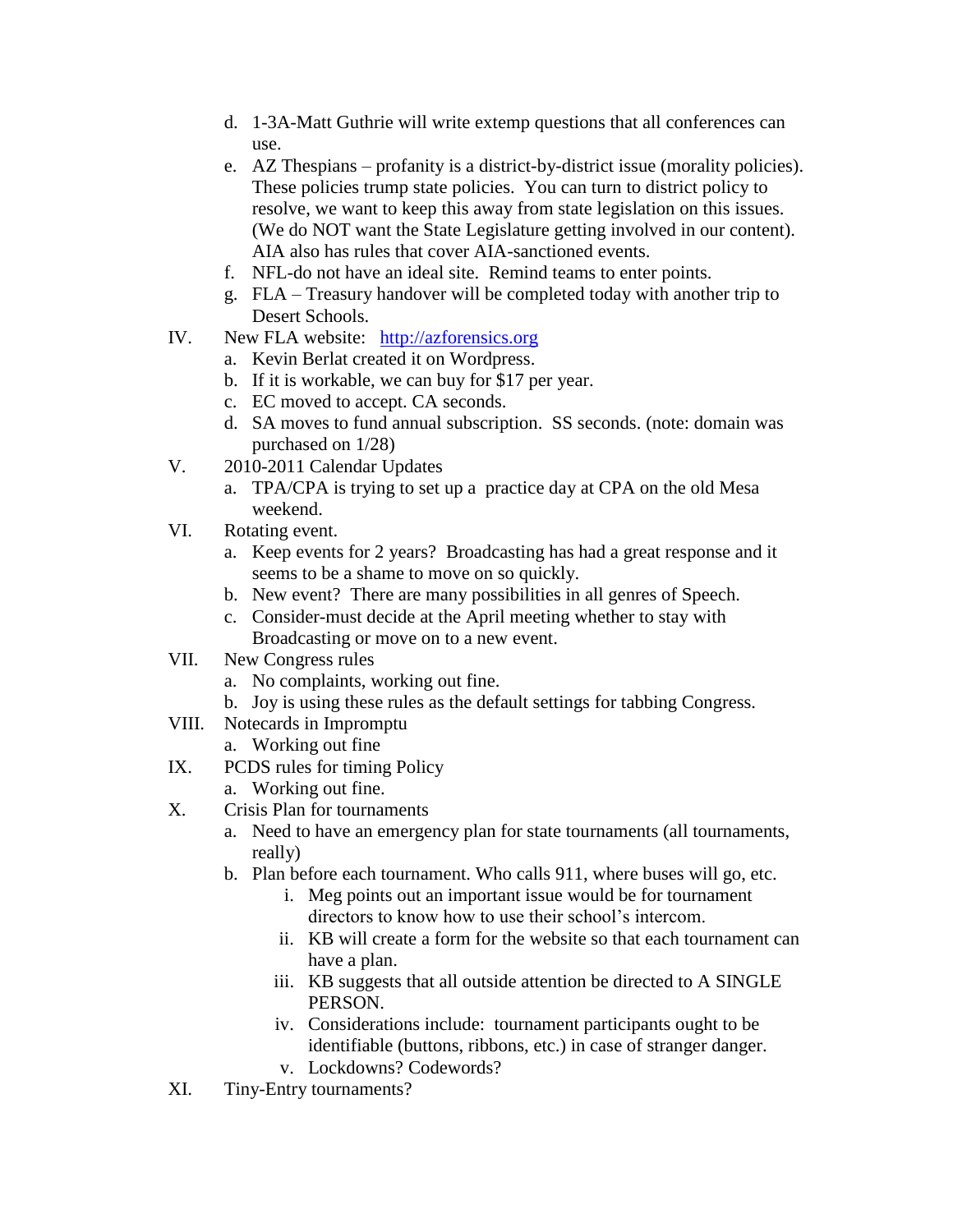- a. Craft round-robins to allow teams to get rounds. (Joy will do this)
- b. Got rid of "No State Champion" shall be awarded.
- c. Leave these on the table.
- XII. Reciprocal Breaks
	- a. Tie breakers-go to reciprocals, then speakerpoints, then to school code.
		- i. There is an easy way to make the reciprocal easier to use as a break.
		- ii. If we use the adjusted 5s as the value when using the reciprocals to break a tie for  $14<sup>th</sup>$  place (not reverting to ranks of 6 or 7), it recognizes the adjusted rank that created the tie in the first place.
		- iii. Reciprocal ranks of 5 are much easier to figure out than trying to go to 6 or 7.
		- iv. Moved, seconded, approved.
- XIII. Hall of Fame Election?
	- a. Can do internet based election.
	- b. Beth will coordinate the vote.
- XIV. 2011/2012 Calendar
	- a. Due date is April  $1<sup>st</sup>$  for tournament requests.
	- b. JW mentions ASU is changing spring term-might radically change the look of next year's calendar.
	- c. Lots of discussion
	- d. September Surprises are a big problem.
- XV. NFL is allowing computers in all debate events starting this year.
	- a. Should we just approve the rule now, pilot rule, etc. ?
	- b. MH-ought to hand out rules to all judges, can pilot at invitationals and possibly adopt after Bobcat Bonanza.
- XVI. FLA PR Officer
	- a. Not sure whether "friends of forensics" and/or website reduce these issues, but FLA could be doing more to get judges, etc.
	- b. An FLA Public Relations position could be in charge of carrying out these duties, Crisis communication (see above), etc.
	- c. Consider putting before the convention when we meet in April.
	- d. SA moves that someone put the proposal together to propose to committee in April.
- XVII. Divisional Alignments in 2011-2012
	- a. Concerns: that AIA will look at the number of schools and reduce the number of state tournaments we hold. (AIA/Dean has indicated no interest in dictating what we do, because we self-regulate well and we don't cause many headaches.)
	- b. SA-Thespians are going regional. (Won't work for Forensics/East Valley would be brutal and bloody.)
	- c. Might have to do by-law changes OR at minimum wording changes.
	- d. If by-laws are changed to "Division I, Division II, Division III", we could determine later what those divisions really mean.
	- e. This is an enormous change. Write proposals to submit in April.